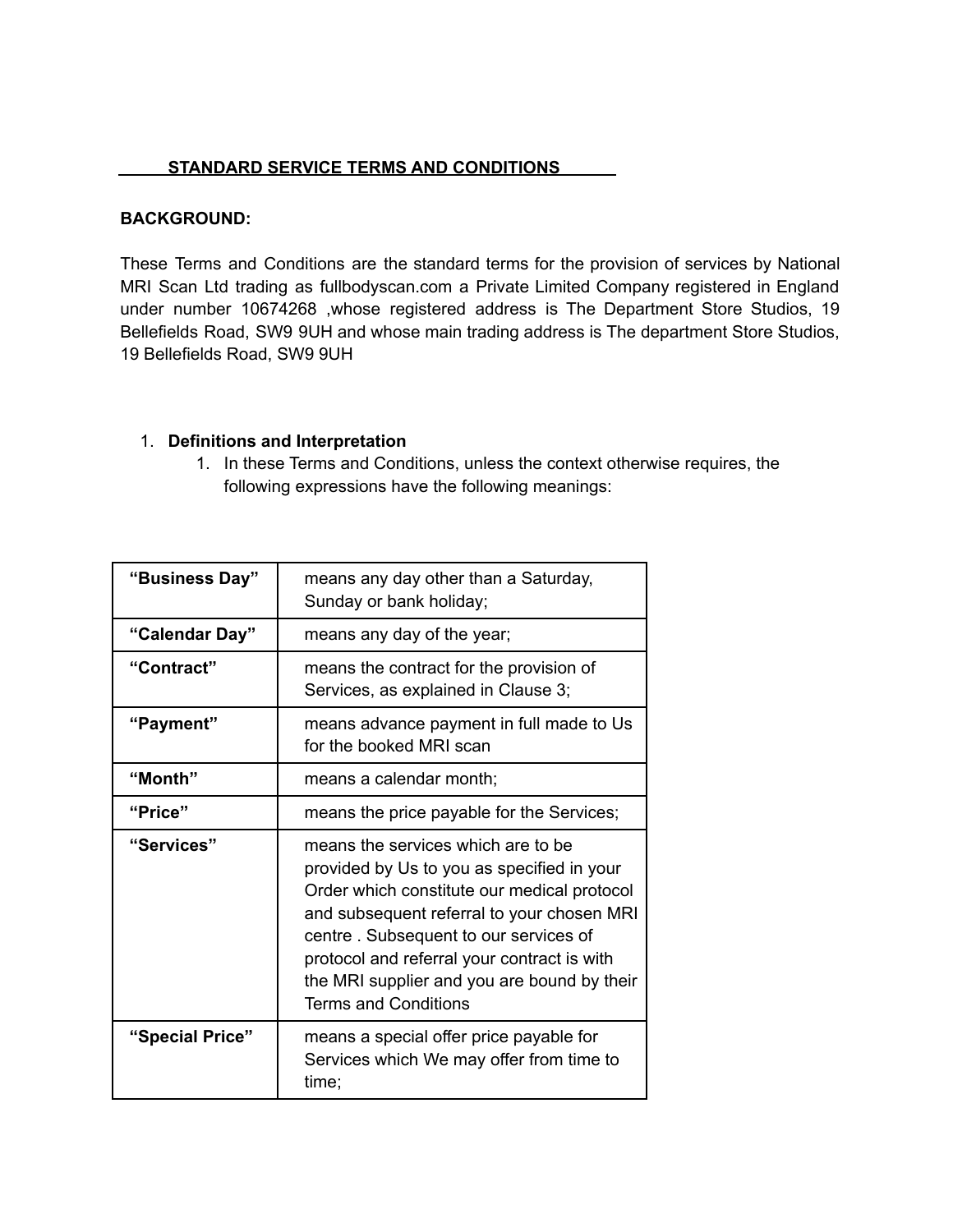| "Order"                         | means your order for an MRI scan                                                                                                                                                                                                                                                                                                                                                                                              |
|---------------------------------|-------------------------------------------------------------------------------------------------------------------------------------------------------------------------------------------------------------------------------------------------------------------------------------------------------------------------------------------------------------------------------------------------------------------------------|
| "Order<br><b>Confirmation</b> " | means Our acceptance and confirmation of<br>your Order as described in Clause 3;                                                                                                                                                                                                                                                                                                                                              |
| "We/Us/Our"                     | These Terms and Conditions are the<br>standard terms for the provision of services<br>by National MRI Scan Ltd trading as<br>fullbodyscan.com a Private Limited<br>Company registered in England under<br>number 10674268 ,whose registered<br>address is The department Store Studios,<br>19 Bellefields Road, SW9 9UH<br>and whose main trading address is The<br>department Store Studios, 19 Bellefields<br>Road, SW9 9UH |

1. Each reference in these Terms and Conditions to "writing" and any similar expression includes electronic communications whether sent by e-mail, , fax or other means.

# **1. Information About Us**

National MRI Scan Ltd trading as fullbodyscan.com is a Private Limited Company registered in England under number 10674268 ,whose registered address is The department Store Studios, 19 Bellefields Road, SW9 9UH and whose main trading address is The department Store Studios, 19 Bellefields Road, SW9 9UH

## 1. **The Contract**

- 1. These Terms and Conditions govern the sale and provision of Services by Us (protocol and medical referral ) and will form the basis of the Contract between Us and you. Before submitting an Order, please ensure that you have read these Terms and Conditions carefully. If you are unsure about any part of these Terms and Conditions, please ask Us for clarification.
- 2. Nothing provided by us including, but not limited to, sales and marketing literature, price lists and other documents constitutes a contractual offer capable of acceptance. Your Order constitutes a contractual offer that We may, at our discretion, accept.
- 3. A legally binding contract between Us and you will be created upon our acceptance of your Order, indicated by Our Order Confirmation. Order Confirmations will be provided by email .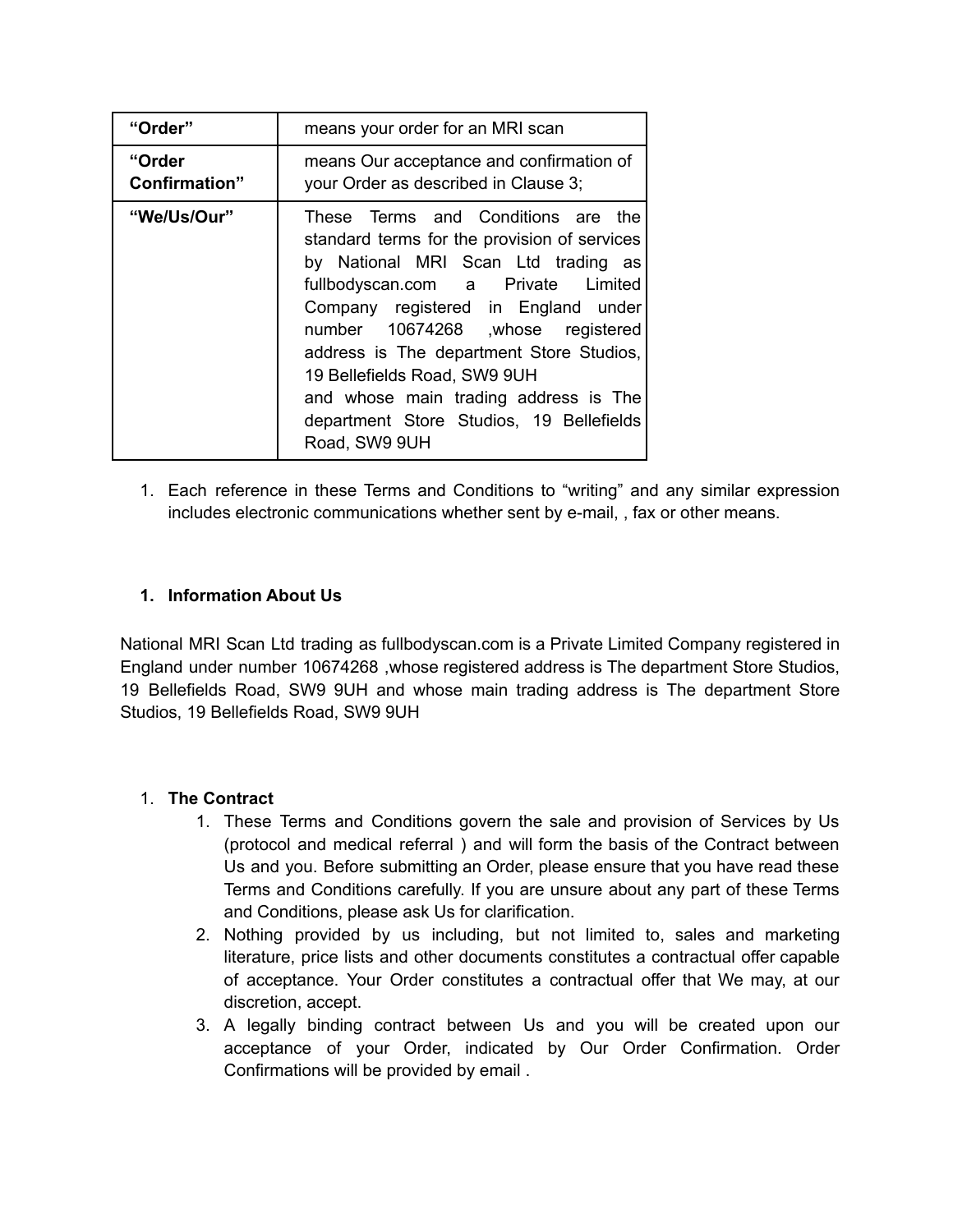- 4. We shall ensure that the following information is given or made available to you prior to the formation of the Contract between Us and you, save for where such information is already apparent from the context of the transaction:
	- 1. The main characteristics of the Services;
	- 2. Our identity (set out above in Clause 2) and contact details (as set out below in Clause 11);
	- 3. The total Price for the Services including taxes or, if the nature of the Services is such that the Price cannot be calculated in advance, the manner in which it will be calculated;
	- 4. The arrangements for payment, performance and the time by which (or within which) We undertake to perform the Services;
	- 5. Our complaints handling policy;
	- 6. Where applicable, details of after-sales services and commercial guarantees;
	- 7. The duration of the Contract, where applicable, or if the Contract is of indeterminate duration or is to be extended automatically, the conditions for terminating the Contract;
	- 8. Where applicable, the functionality, including appropriate technical protection measures, of digital content;

# 2. **Orders**

- 1. All Orders for Services made by you will be subject to these Terms and Conditions.
- 2. You may change your Order at any time before but not less than 48 hours before we begin providing the Services by contacting Us. Requests to change Orders must be made by email or telephone.
- 3. If your Order is changed We will inform you of any change to the Price by email or telephone such as in the event of you requiring a contrast injection etc.
- 4. You may cancel your Order at any point after placing it BUT not less than 48 hours before your scan. If you have already made any payments to Us your payment(s) will be refunded minus a £50.00 administration fee as soon as is reasonably possible, and in any event within 14 Calendar Days of Our acceptance of your cancellation. If you request that your Order be cancelled, you must confirm this by email or telephone NOT less than 48 hours prior to your booked scan time. If you cancel the Services after this time period you will be charged for the scan in full.
- 5. We may cancel your scan due to the unavailability of required personnel or materials, or due to the occurrence of an event outside of Our reasonable control. If such cancellation is necessary, We will inform you as soon as is reasonably possible. If you have made any payments to Us under Clause 5 , the payment(s) will be refunded as soon as is reasonably possible, and in any event within 14 Calendar Days of Us informing you of the cancellation. Cancellations will be confirmed in writing.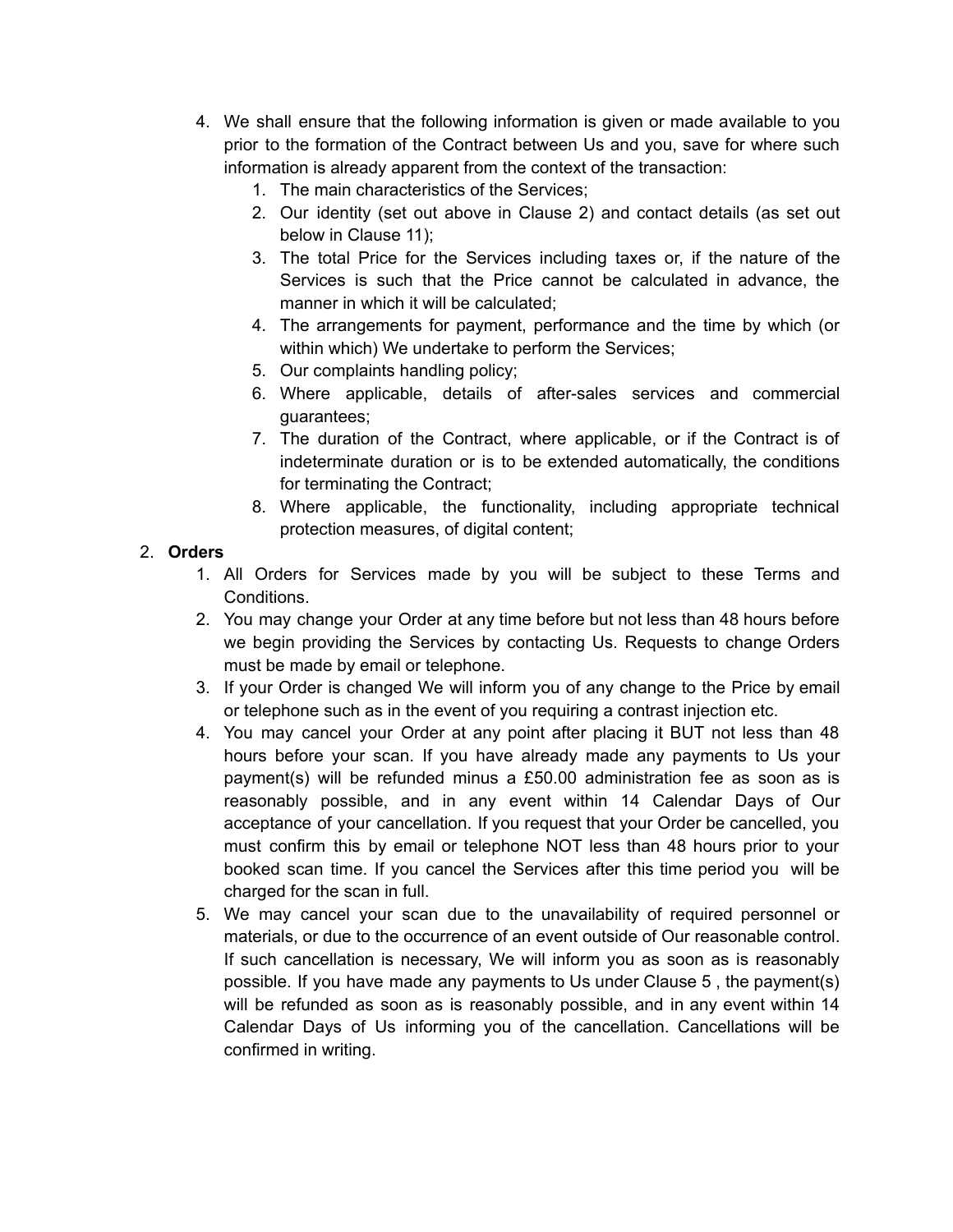#### 1. **Price and Payment**

- 1. The Price of the Services will be that shown on our website in place at the time of your Order. If the Price shown in your Order differs from Our current Price We will inform you upon receipt of your Order.
- 2. If We quote a Special Price which is different to the Price shown in Our website the Special Price will be valid for the period shown in the advertisement. Orders placed during this period will be accepted at the Special Price even if We do not accept the Order until after the period has expired.
- 3. Our Prices may change at any time but these changes will not affect Orders that We have already accepted.
- 4. Before We begin providing the Services, you will be required to pay in full.
- 5. In certain circumstances, if your Order is cancelled, your payment will be refunded.
- 6. We accept the following methods of payment:
	- 1. Paypal
	- 2. Credit/Debit card

## 2. **Providing the Services**

- 1. As required by law, We will provide Our referral Services with reasonable skill and care, consistent with best practices and standards.
- 2. We will begin providing the Referral Services on the date confirmed in Our Order Confirmation.

3. We will make every reasonable effort to complete the Referral Services on time (and in accordance with your Order). We cannot, however, be held responsible for any delays if an event outside of Our control occurs. Please see Clause 9 for events outside of Our control.

If We require any information or action from you in order to provide the Services, We will inform you of this as soon as is reasonably possible.

If the information or action required of you under sub-Clause 6.4 is delayed, incomplete or otherwise incorrect, We will not be responsible for any delay caused as a result. If additional work is required from Us to correct or compensate for a mistake made as a result of incomplete or otherwise incorrect information or action on your part, We may charge you a reasonable additional sum for that work.

In certain circumstances, for example where there is a delay in you sending Us information or taking action required under sub-Clause 6.4, We may suspend the Services (and will inform you of that suspension in writing).

In certain circumstances, for example where We encounter a technical problem, We may need to suspend the Services in order to resolve the issue. Unless the issue is an emergency and requires immediate attention We will inform you in advance before suspending the Services.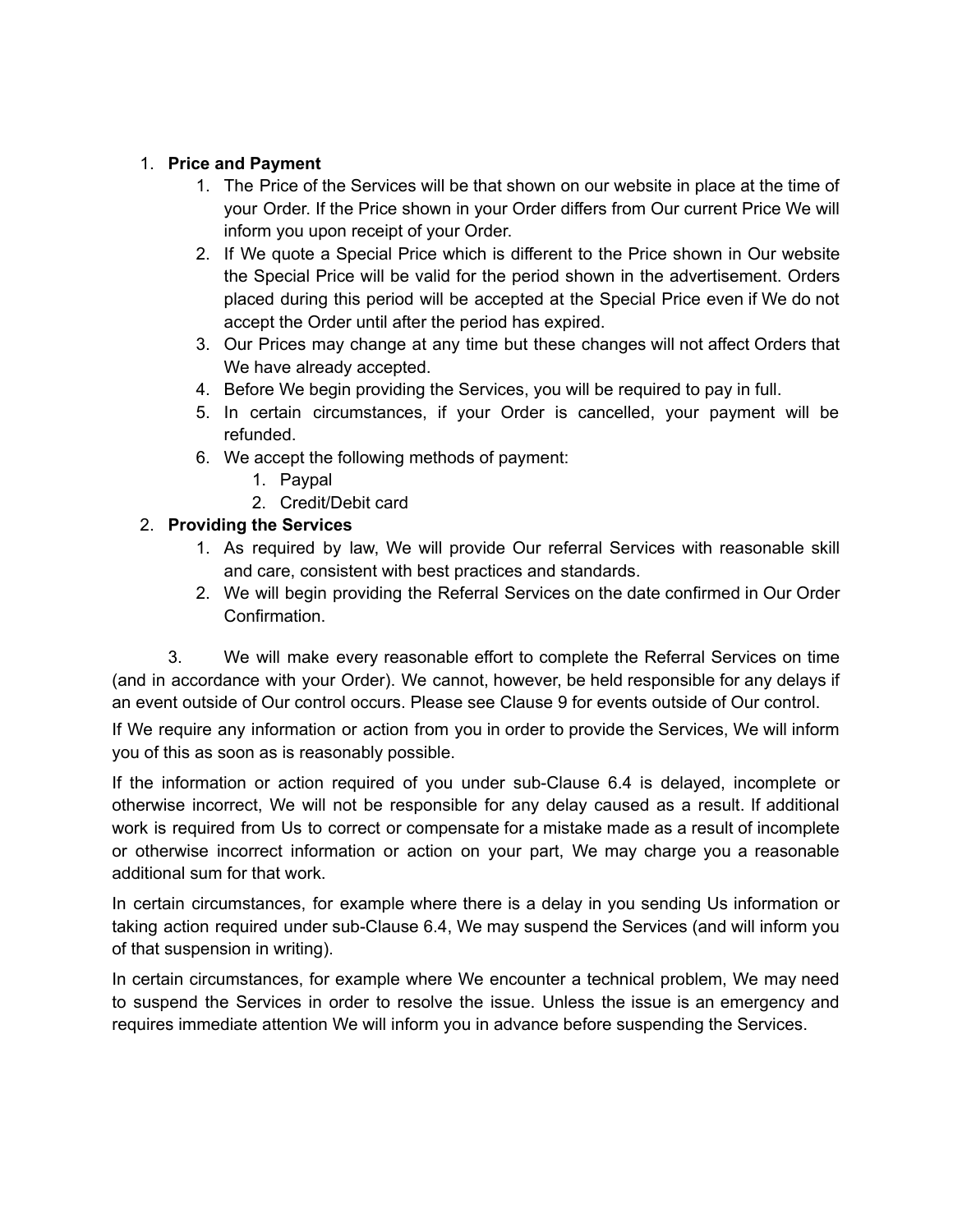## 1. **Problems with the Services and Your Legal Rights**

- 1. We always use reasonable efforts to ensure that Our provision of the Services is trouble-free. If, however, there is a problem with the Services We request that you inform Us as soon as is reasonably possible **[**(you do not need to contact Us in writing)**]**.
- 2. We will use reasonable efforts to remedy problems with the provision of the MRI scan Services as quickly as is reasonably possible and practical. In emergency situations We will use reasonable efforts to remedy problems within 24 hours.
- 3. We will not charge you for remedying problems under this Clause 7 where the problems have been caused by Us,or any of the MRI centres or where nobody is at fault. If We determine that a problem has been caused by incorrect or incomplete information or action provided or taken by you, sub-Clause 6.5 will apply and We may charge you for remedial work.
- 4. As a consumer, you have certain legal rights with respect to the purchase of services. For full details of your legal rights and guidance on exercising them, it is recommended that you contact your local Citizens Advice Bureau or Trading Standards Office. If We do not perform the Services with reasonable skill and care, you have the right to request repeat performance or, if that is not possible or done within a reasonable time without inconvenience to you, you have the right to a reduction in price. If the Services are not performed in line with information that We have provided about them, you also have the right to request repeat performance or, if that is not possible or done within a reasonable time without inconvenience to you (or if Our breach concerns information about Us that does not relate to the performance of the Services), you have the right to a reduction in price. If for any reason We are required to repeat the Services in accordance with your legal rights, We will not charge you for the same and We will bear any and all costs of such repeat performance. In cases where a price reduction applies, this may be any sum up to the full Price and, where you have already made payment(s) to Us, may result in a full or partial refund. Any such refunds will be issued without undue delay (and in any

event within 14 calendar days starting on the date on which We agree that you are entitled to the refund) and made via the same payment method originally used by you unless you request an alternative method.

## 1. **Our Liability**

- 1. We will be responsible for any foreseeable loss or damage that you may suffer as a result of Our breach of these Terms and Conditions or as a result of Our negligence . Loss or damage is foreseeable if it is an obvious consequence of the breach or negligence or if it is contemplated by you and Us when the Contract is created. We will not be responsible for any loss or damage that is not foreseeable.
- 2. We provide an MRI referral Service however, we are not liable for the provision of the scan or any problems, complications, negligence or failure that the MRI supplier is responsible for.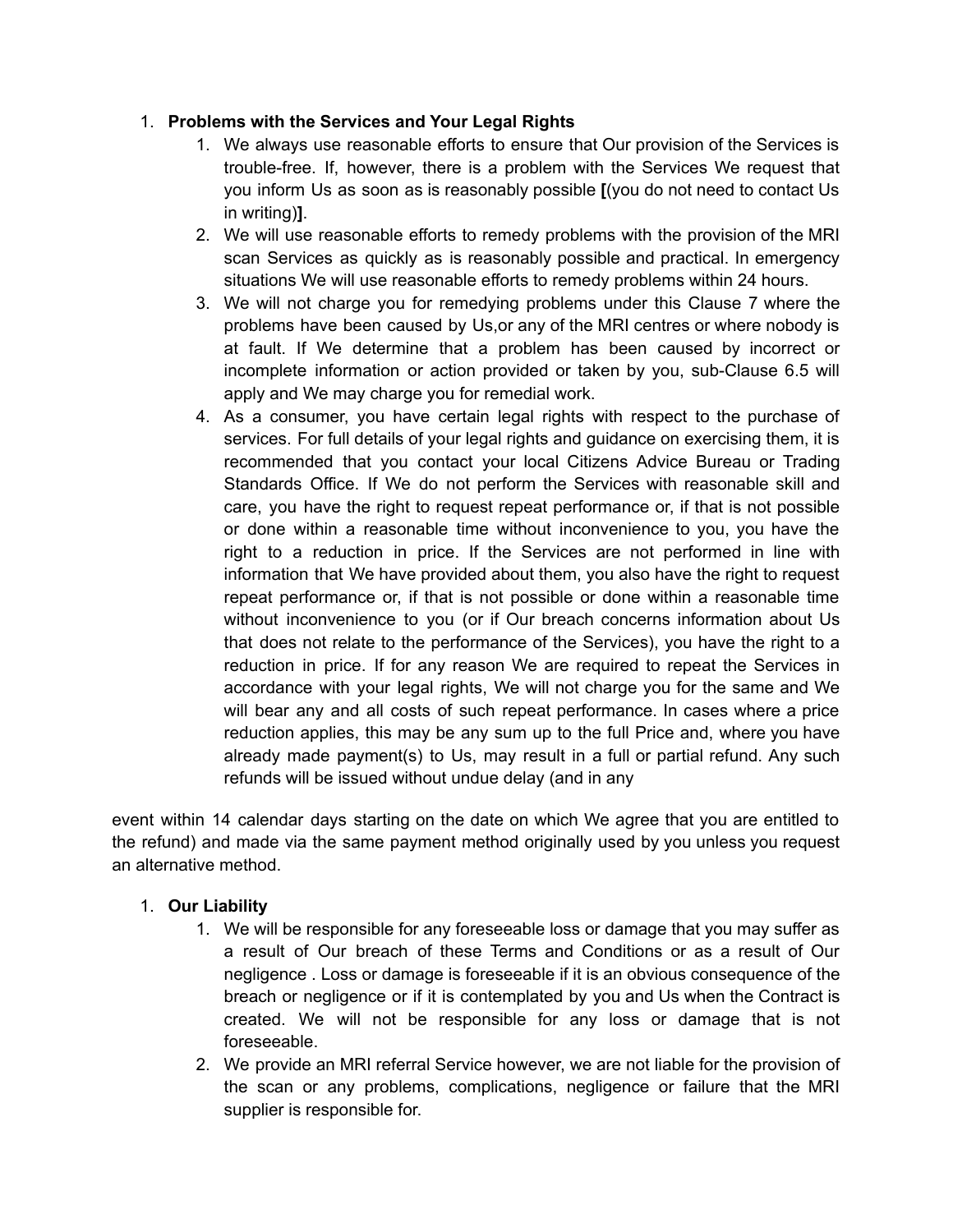- 3. Nothing in these Terms and Conditions seeks to exclude or limit Our liability for fraud or fraudulent misrepresentation.
- 4. Nothing in these Terms and Conditions seeks to exclude or limit Our liability for failing to perform the Referral Services with reasonable care and skill or in accordance with information provided by Us about the Services or about Us.
- 5. Nothing in these Terms and Conditions seeks to exclude or limit Your legal rights as a consumer. For more details of Your legal rights, please refer to Your local Citizens Advice Bureau or Trading Standards Office.

# 1. **Events Outside of Our Control (Force Majeure)**

- 1. We will not be liable for any failure or delay in performing Our obligations where that failure or delay results from any cause that is beyond Our reasonable control. Such causes include, but are not limited to: power failure, internet service provider failure, strikes, lock-outs or other industrial action by third parties, riots and other civil unrest, fire, explosion, flood, storms, earthquakes, subsidence, acts of terrorism (threatened or actual), acts of war (declared, undeclared, threatened, actual or preparations for war), epidemic or other natural disaster, or any other event that is beyond Our reasonable control.
- 2. If any event described under this Clause 9 occurs that is likely to adversely affect Our performance of any of Our obligations under these Terms and Conditions:
	- 1. We will inform you as soon as is reasonably possible;
	- 2. Our obligations under these Terms and Conditions will be suspended and any time limits that We are bound by will be extended accordingly;
	- 3. We will inform you when the event outside of Our control is over and provide details of any new dates, times or availability of Services as necessary;
	- 4. If an event outside of Our control occurs and you wish to cancel the Contract, you may do so in accordance with your right to Cancel under sub-Clause 10.3.3. Any refunds due to you as a result of that cancellation will be paid to you as soon as is reasonably possible, and in any event within 14 Calendar Days of Our acceptance of your cancellation notice;
	- 5. If the event outside of Our control continues for more than 4 weeks, We will cancel the Contract in accordance with Our right to cancel under

sub-Clause 10.6.3 and inform you of the cancellation. Any refunds due to you as a result of that cancellation will be paid to you as soon as is reasonably possible, and in any event within 14 Calendar Days of Our cancellation notice.

#### 1. **Cancellation**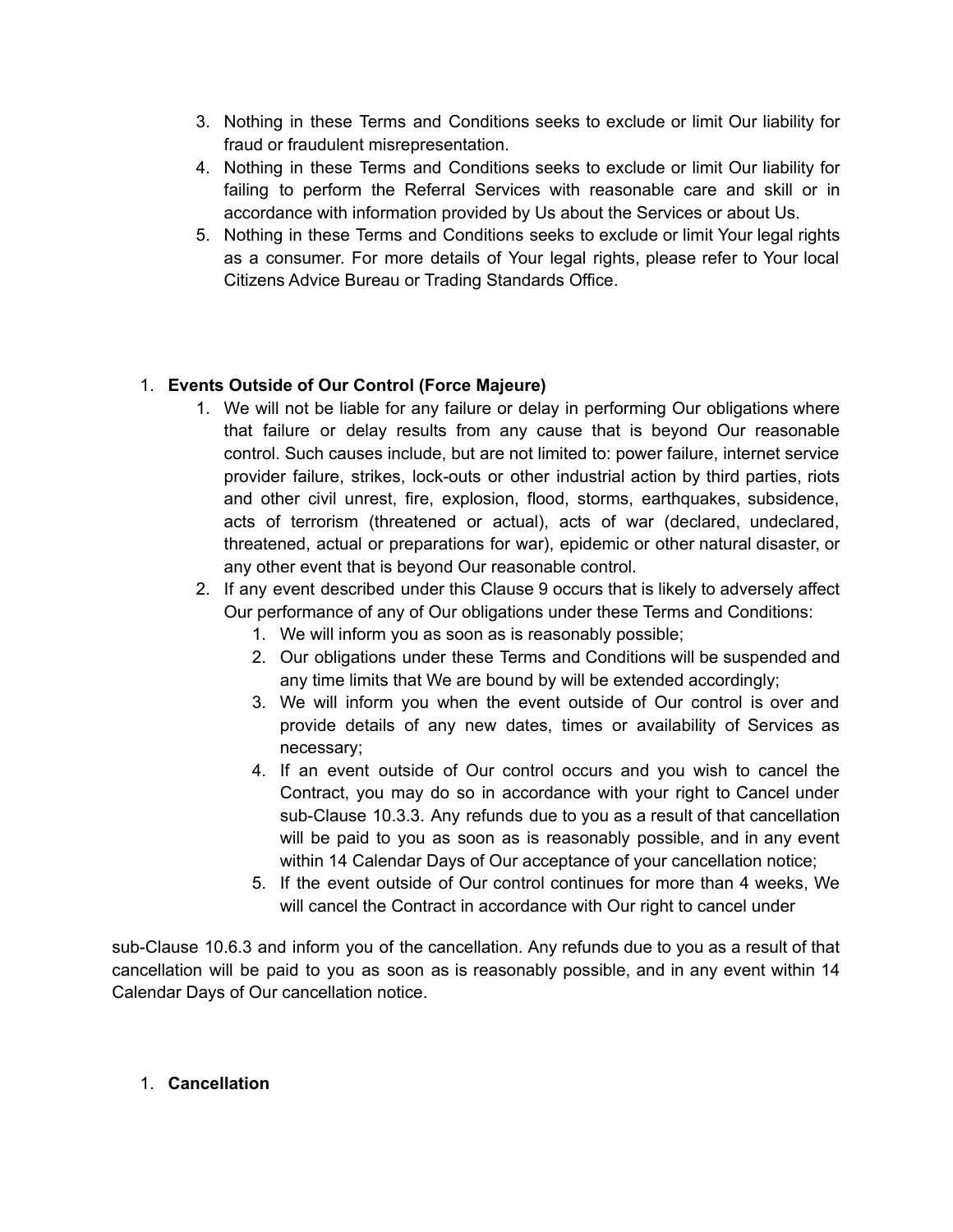- 1. If you wish to cancel your MRI scan , you may do so up to 48 hours prior to the booked scan .
- 2. If you have made any payment to Us for an MRI that you subsequently cancel within the set out timeframe you will be refunded minus a £50.00 administration fee as soon as is reasonably possible, and in any event within 14 Calendar Days of Our acceptance of your cancellation.
- 3. If any of the following occur, you may cancel the MRI and the Contract immediately by giving Us written notice. If you have made any payment to Us for any Services We have not yet provided, these sums will be refunded to you as soon as is reasonably possible, and in any event within 14 Calendar Days of Our acceptance of your cancellation.
- We have breached the Contract in any material way and have failed to remedy that breach within 4 weeks of you asking Us to do so in writing; o
- We enter into liquidation or have an administrator or receiver appointed over Our assets; or
- We are unable to provide the Services due to an event outside of Our control .
- We change these Terms and Conditions to your material disadvantage.
- 1. We may cancel your Order for the Services before the Services begin under sub-Clause 4.5.
- 2. Once We have protocoled a patient , We may have to cancel the MRI and the referral at any time by email or telephone. Any payment will be refunded to you minus a £50.00 administration fee as soon as is reasonably possible, and in any event within 14 Calendar Days of Our cancellation notice. If We have provided Services that you have not yet paid for, the sums due will be deducted from any refund due to you or, if no refund is due, We will invoice you for those sums and you will be required to make payment in accordance with Clause 5.
- 3. If the following occurs, We may cancel the MRI scan and the Contract immediately by giving you written notice. If you have made a payment to Us for any Services We have not yet provided, these sums will be refunded to you as soon as is reasonably possible, and in any event within 14 Calendar Days of Our cancellation notice.:
	- 1. We are unable to provide the Services due to an event outside of Our control .

# 1. **Communication and Contact Details**

- 1. If you wish to contact Us, you may do so by telephone at 0333 444 0772 or by email at help@fullbodyscan.com
- 2. In certain circumstances you may want to contact Us in writing. When contacting

Us in writing you may use the following methods: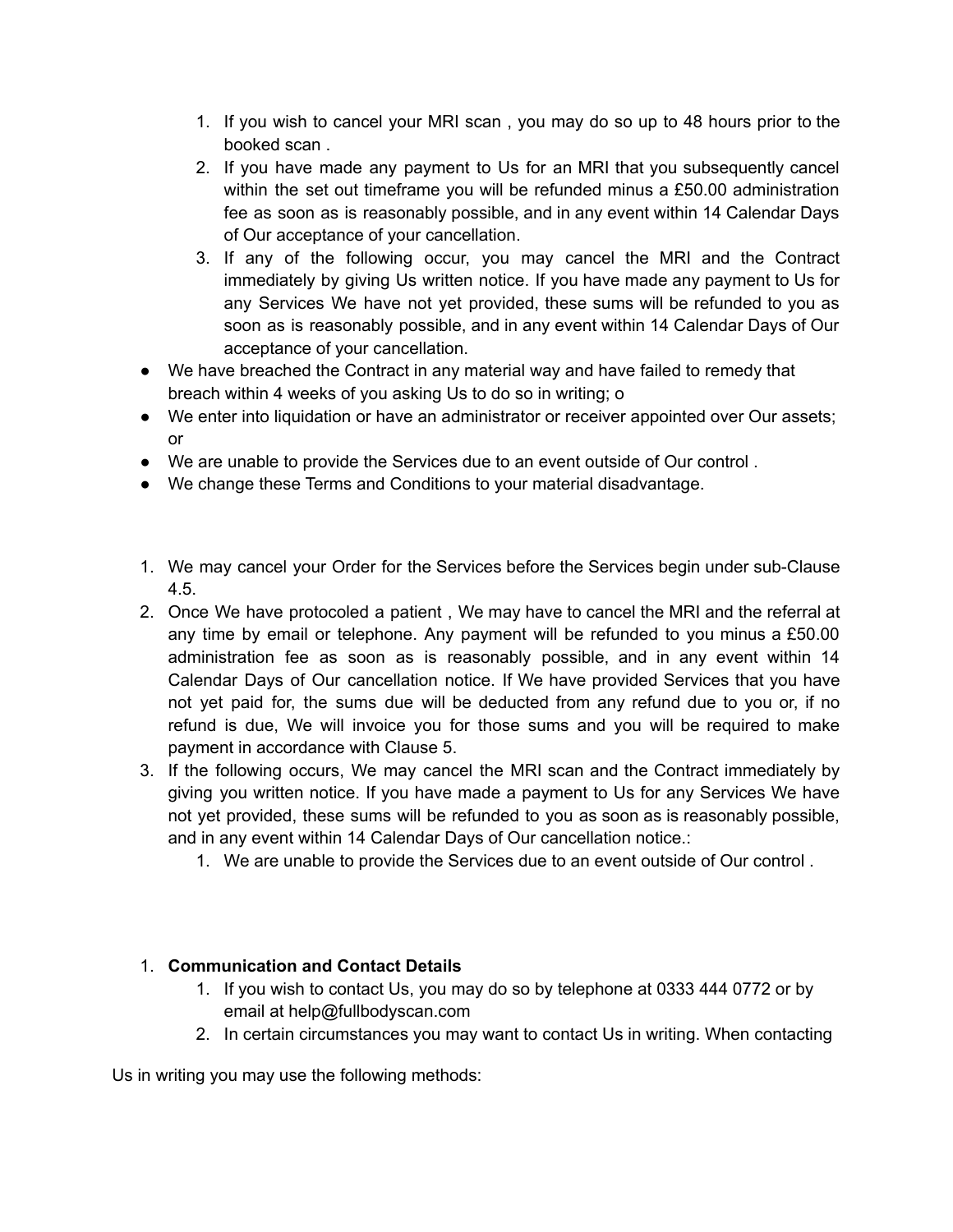- 1. Contact Us by email at help@fullbodyscan.com or
- 2. Contact Us by post at National MRI Scan Ltd, The Department Store Studios, 19 Bellefields Road, SW9 9UH

#### 1. **Complaints and Feedback**

- 1. We always welcome feedback from Our customers and, whilst We always use all reasonable endeavours to ensure that your experience as a customer of Ours is a positive one, We nevertheless want to hear from you if you have any cause for complaint.
- 2. All complaints are handled in accordance with Our complaints handling policy and procedure ..
- 3. If you wish to complain about any aspect of your dealings with Us, including, but not limited to, these Terms and Conditions, the Contract, or the Services, please contact Us in one of the following ways:
	- 1. In writing, addressed to Mr M Jasper Nissim, Director, National MRI Scan Ltd , 19 Bellefields Road London, SW9 9UH
	- 2. By email, addressed to help@fullbodyscan.com
	- 3. By contacting Us by telephone on 0333 444 0772

#### 1. **How We Use Your Personal Information (Data Protection)**

- 1. All personal information that We may collect (including, but not limited to, your name and address) will be collected, used and held in accordance with the provisions of the Data Protection Act 1998 and your rights under that Act.
- 2. We may use your personal information to:
	- 1. Provide Our Services to you.
	- 2. Process your payment for the Services.
	- 3. Inform you of new products and services available from Us. You may request that We stop sending you this information at any time.
	- 4. In certain circumstances (if, for example, you wish to pay for the Services on credit), and with your consent, We may pass your personal information on to credit reference agencies. These agencies are also bound by the Data Protection Act 1998 and should use and hold your personal information accordingly.
	- 5. We will not pass on your personal information to any other third parties without first obtaining your express permission**.**